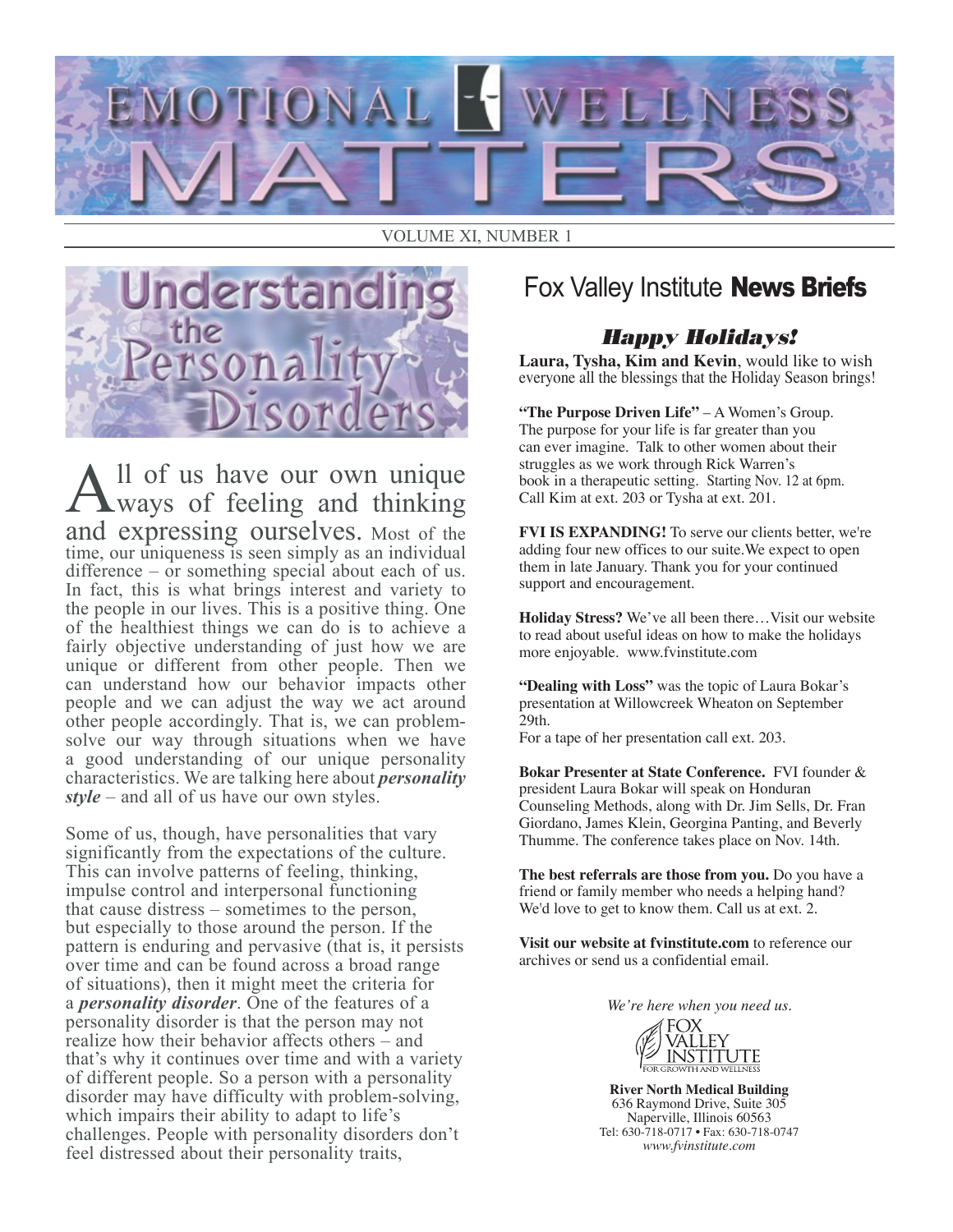but may suffer from the reactions of others to them. Personality disorders seem to begin fairly early in life, and, unless a change in made, they may continue on through the person's adulthood. It is important to realize that the behavior of those with personality disorders may have served a positive function at one point in the person's life – but now those behaviors are an ingrained part of the personality but no longer serve the person well. They actually work against the person's ability to adapt.

Professional therapists help people to address a number of problems in everyday living, such as mood and thinking disorders, anxiety, impulse control problems or addictive behavior. Personality disorders fall into their own category, however. That is, personality disorders may, or may not, be related to these more traditional areas of treatment. For example, a person suffering from depression may, or may not, also have a personality disorder. Fortunately, there is help for people suffering from personality disorders, as well as their families, work colleagues and close friends. In most cases, people who suffer from a personality disorder can learn to make changes in the behavior that causes distress. It's not really feasible to say that therapists can "cure" a personality, but they can help the person learn to manage life's details and responsibilities better.

*A Word of Warning:* Read the following as an educational pursuit, not as an exercise in selfdiagnosis or the diagnosis of anyone else. Many people, when they read the definitions of the various personality disorders, tend to personalize them. That is, they see themselves or others in the definition. This can be a very dispiriting experience. All of us, from time to time, have experiences that are common to many people – but a few experiences hardly constitute the evidence needed for a diagnosis of personality disorder. We can find at least some of our own behavior, or the behavior of someone else, in all of the definitions that follow. Above all, remember that you can do harm to someone by loosely categorizing their behavior based on a few bits of evidence, and you would not want to do this. Diagnosis is best left to those with the training to do it, and it used only when it can help the person. With that in mind, here are descriptions of the ten common personality disorders.



**Paranoid Personality Disorder –** The paranoid personality constitutes about one percent of the population. The pattern is long-standing, often beginning in early adulthood. People with paranoid personality disorder tend to have a pervasive distrust of others. They attribute malevolent motives to other people. Without any real basis for their beliefs, they feel that others are harming or exploiting them. They become preoccupied with the issue of who can be trusted and who cannot. They read demeaning messages into the words and behavior of others, and they frequently bear grudges against others. They perceive attacks against them that are not apparent to other people. They have difficulty in confiding in others for fear that information will be used against them. They become angry quickly and they are quick to counter-attack.

**Schizoid Personality Disorder –** This is a rare disorder that constitutes less than one percent of the population. It usually begins in early adulthood and presents itself as a pervasive problem affecting virtually every aspect of the sufferer's life. The person feels detached from virtually all social relationships. They show a restricted range of emotions around others. They almost always choose solitary activities, but they show pleasure in few, if any, of these activities. They are often indifferent to the praise or criticism they receive from others. They lack close friends or people they can open up to.

**Schizotypal Personality Disorder –** This begins in early adulthood and is more common in that about three percent of the population could be described by this diagnosis. These people tend to be described as eccentric in their dress and behavior. They feel uncomfortable with close relationships. They tend to have odd beliefs and engage in what is called "magical thinking," that is, they draw conclusions without considering the logic behind their inferences. Their thinking and speech are often described as odd. They tend to be suspicious of others and their range of emotion is limited. People with schizotypal personality disorder usually have few close friends and they feel anxious in social situations.

**Antisocial Personality Disorder –** About three percent of men and one percent of women can be described by this diagnosis – and the pattern

**This newsletter is intended to offer general information only and recognizes that individual issues may differ from these broad guidelines. Personal issues should be addressed within a therapeutic context with a professional familiar with the details of the problems. ©2003 Simmonds Publications: 5580 La Jolla Blvd., #306, La Jolla, CA 92037 Website ~ www.emotionalwellness.com**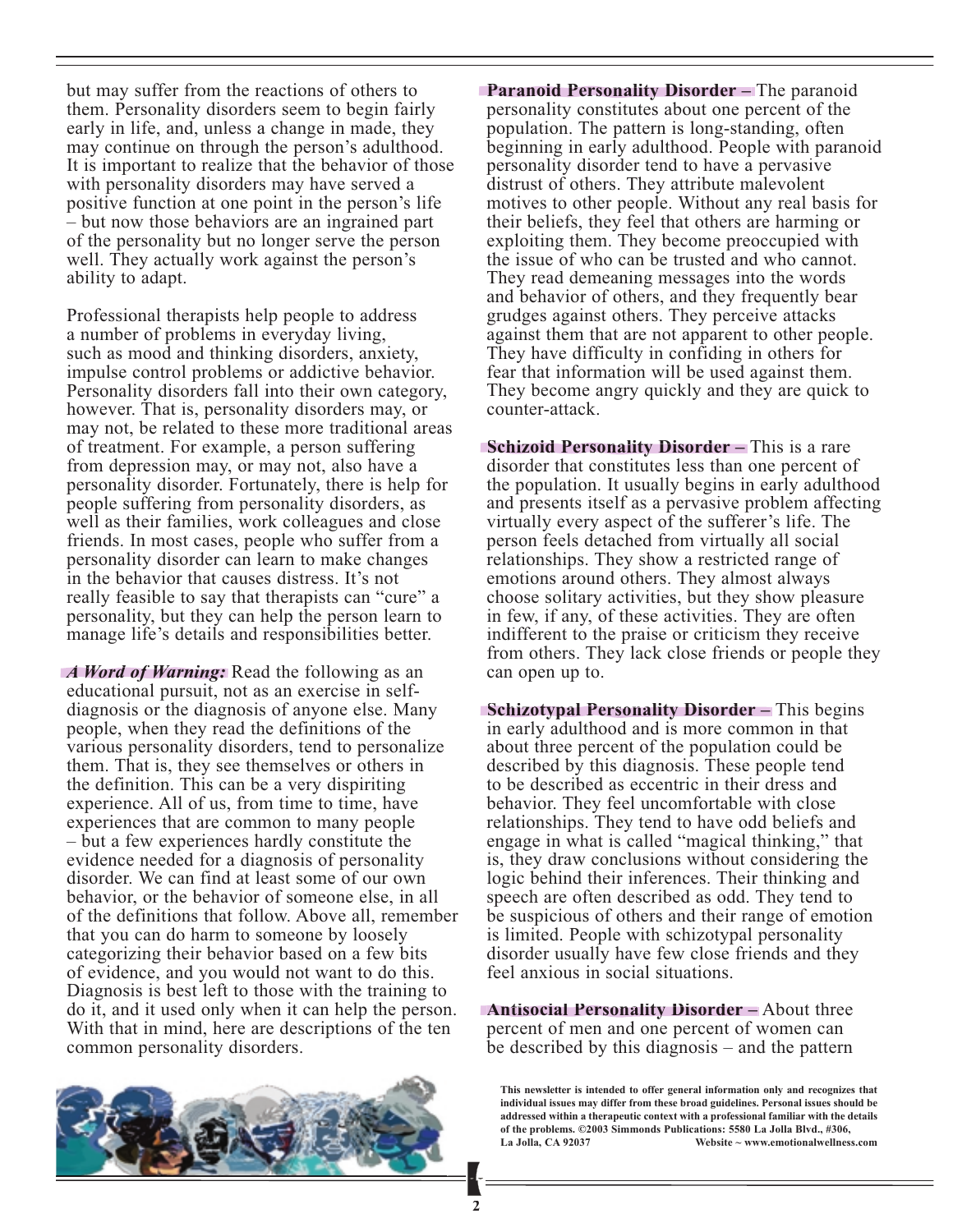becomes obvious during adolescence, if not before. People with antisocial personalities tend to violate the rights of others. They often have brushes with the law and fail to conform to social norms. They may lie to others or con others for personal gain. They are impulsive and fail to plan ahead. They manipulate others and often disregard their own safety or the safety of others. They are irresponsible with their work or financial obligations. People with antisocial personality disorder get into fights, and are irritable and aggressive around other people. A lack of remorse is one of the defining characteristics of this disorder.

**Borderline Personality Disorder –** The borderline pattern becomes apparent at least by early adulthood, and it is estimated that about two percent of the population suffers from this disorder. The defining characteristic of this disorder is instability of mood, self-image, and interpersonal relationships. In their relationships, people with borderline disorders tend either to idealize others or devalue them – and this can switch back and forth quickly. They fear both being abandoned by and becoming intimate with others. Their behavior is impulsive, and selfdestructive threats are common. Their moods can change abruptly from happiness to misery, often over the course of only a few hours. They may feel empty inside and show frequent displays of temper, as well as suspicious thinking.

**Histrionic Personality Disorder –** About two to three percent of the population can be diagnosed with histrionic personality disorder, a problem which begins to show itself by early adulthood. The defining characteristic of this disorder is excessive expression of emotions and attentionseeking. Sufferers may feel uncomfortable when they are not the center of attention. They use their physical appearance to draw attention to themselves. They are often theatrical and dramatic – and they are suggestible and easily influenced by others. They express emotions in a rapidly shifting manner. People with histrionic personality disorder may think that their relationships are more intimate than they actually are.

**Narcissistic Personality Disorder –** This is a fairly rare disorder, affecting about one percent of the population, and it first appears by early adulthood. A loose definition of narcissism is "self love." People with this disorder have a great need for admiration from others, but little capacity for empathy. They tend to be grandiose in their fantasy world and superior to others in their

thoughts. They are preoccupied with fantasies of unlimited success and power, and they have a sense of entitlement (that is, they feel they deserve special treatment). They believe they are special or unique, and others may describe them as arrogant. They tend to exploit others and manipulate them, and they lack empathy for the feelings of other people.

**Avoidant Personality Disorder –** This is another rare disorder that describes less than one percent of the population. Again, it becomes apparent by early adulthood. People with this disorder are inhibited or timid. They feel inadequate, but are sensitive to negative criticisms. Unless they are certain they will be liked, they tend to avoid involvement with other people. They are preoccupied with being criticized or rejected by others, and they feel inadequate when people are being compared or evaluated. They are reluctant to take risks for fear of being embarrassed.

**Dependent Personality Disorder –** This disorder may affect less than three percent of the population, and it appears by early adulthood. It is characterized by an excessive need to be taken care of. People with this disorder tend to cling to others and to show a submissive stance in their interpersonal relationships. They have a fear of separation and they require others to assume responsibility for most life activities. Dependent personalities have difficulty in making everyday decisions, and they have difficulty in disagreeing with others for fear of being rejected. They are preoccupied with the fear of having to take care of themselves. They lack confidence in their own judgment, so they have difficulty in initiating projects. They go to any lengths to get nurturance from other people.

#### **Obsessive-Compulsive Personality Disorder –**

This disorder, which shows itself by adulthood, affects about one percent of the population. People with this diagnosis are preoccupied with being orderly and perfect and they need a sense of mental and interpersonal control. They have difficulty with flexibility and openness. They often get so involved in rules, procedures and organization that the point of the activity is lost. Others may describe them as "workaholics." They are rigid and miserly, and they have difficulty in throwing out things. At work, they find it difficult to delegate tasks.